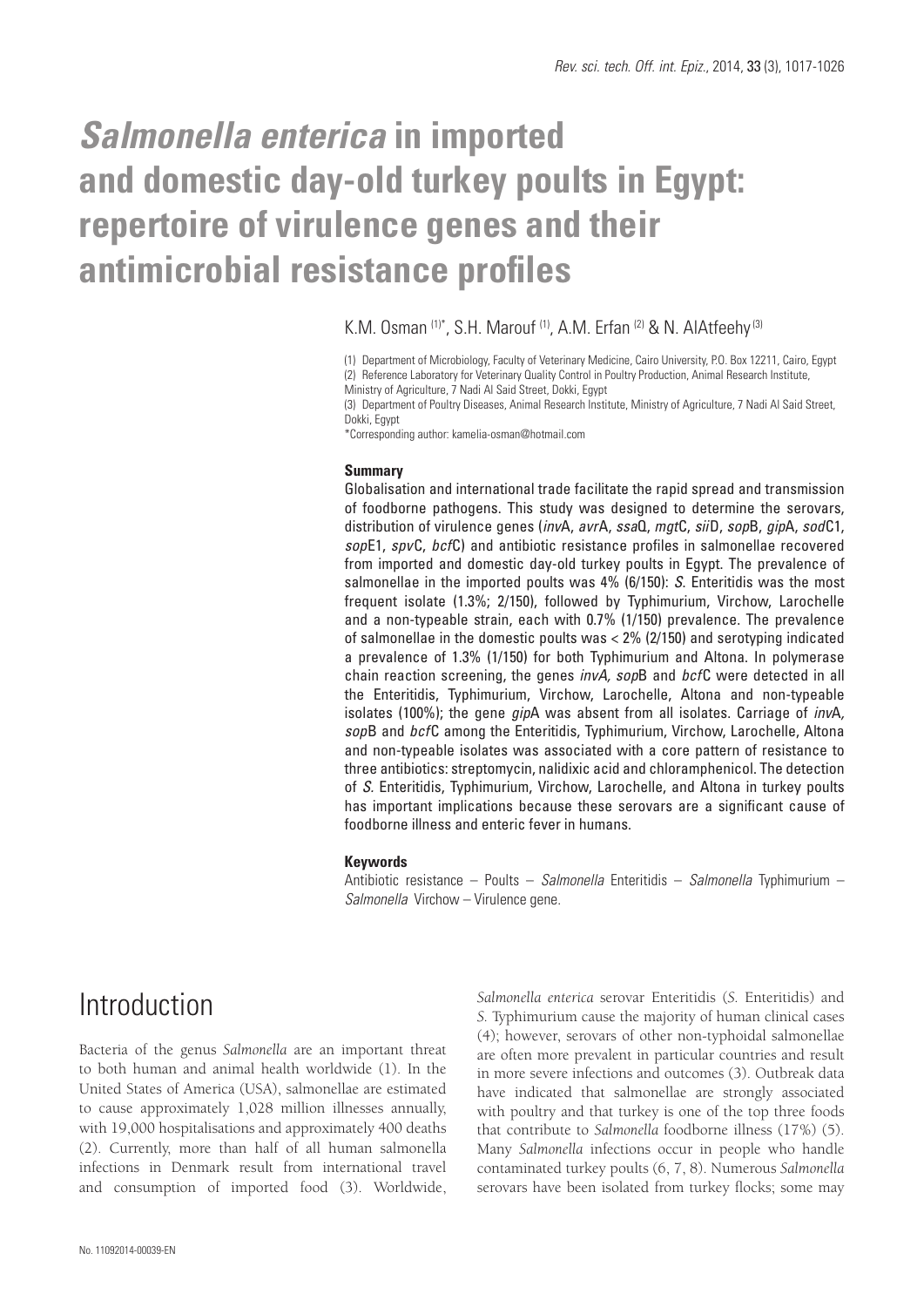be predominant for many years in a certain region or country and then disappear to be replaced by others (9, 10, 11, 12, 13, 14). Such serovars have occurred in marked clusters, indicating persistent infection in hatcheries or introduction into one or more flocks at a certain time via infected day-old poults (12).

The widespread use of antibiotics as supplements for prophylaxis and growth promotion has influenced the selection of antibiotic-resistant strains of salmonellae at farm level during poultry production (15, 16). With particular reference to poultry production, most research on characterisation of antibiotic-resistant salmonellae has focused on the phenotypic and⁄or genotypic variations in resistant isolates, mainly from broiler chickens and turkeys (17, 18, 19). The dearth of information on turkey poults has resulted in the ecology of salmonellae in the turkey production system being poorly understood.

Investigation of the prevalence of *Salmonella* serovars that could pose threats to the turkey industry and human public health through importation of infected day-old turkey poults is important. To assess the virulence potential of *Salmonella* isolates from poults, the presence of 11 virulenceassociated genes was determined: genes *inv*A, *avr*A, *ssa*Q, *mgt*C, *sop*B, *sii*D, *gip*A, *sod*C1 and *sop*E1 associated with *Salmonella* pathogenicity islands (SPIs), the fimbriae-related gene *bcf*C and the gene *spv*C from the *spv* operon associated with *Salmonella* pathogenicity. The repertoire of virulence genes in the isolates was determined, together with the antimicrobial susceptibility profiles.

## **Methods**

### **Sampling**

All samples from imported birds were sent to the Central Laboratory for Veterinary Quality Control on Poultry Production, situated in Giza, Egypt, which is part of the Agriculture Research Centre of the Ministry of Agriculture. During the period 2012 to 2013, a total of 150 day-old turkey poults were randomly collected from 50 boxes that each contained 25 birds (three birds were taken from each box). Faecal samples were collected from the 150 poults for culture and isolation of salmonellae. For comparison, faecal samples were obtained on day of hatch from 150 poults in two domestic breeder flocks (75 poults from each flock) at a single commercial hatchery (same line, all breeders in excellent health).

The sampling frame primarily covered holdings representing at least 80% of the total population of turkey poults, theoretically providing 95% confidence of detection of a 1% within-flock *Salmonella* prevalence, assuming an analytical method with 100% sensitivity.

#### **Isolation procedure**

Faecal samples were analysed for salmonella using culture methods as the gold standard in accordance with ISO-6579:2002 Annex D (20). Thus, 25 g of faeces were mixed with 225 ml of buffered peptone water (Oxoid Ltd, Hampshire, United Kingdom) as pre-enrichment and incubated for 18 h at 37°C. Cultures were further enriched in selective Rappaport–Vassiliadis broth (Oxoid Ltd) and incubated for 24 h to 48 h at 42°C. The broth cultures were then streaked on Rambach agar (Merck, Darmstadt, Germany), xylose lysine desoxycholate agar (XLD, Oxoid Ltd) and Hektoen enteric agar (Oxoid Ltd) and incubated at 37°C for 24 h to 48 h. Presumptive *Salmonella* colonies were identified on the basis of Gram stain, catalase reaction, oxidase reaction and oxidation/fermentation of glucose. Gram-negative bacilli that were catalase-positive, oxidasenegative and capable of oxidation and fermentation of glucose were inoculated onto microtubes of API 20E strips (bioMérieux, Marcy L'Étoile, France) in accordance with the manufacturer's instructions. Bacteria were identified using the database API LAB Plus version 3.2.2. (bioMérieux). One *Salmonella* isolate from each positive sample was serotyped and subjected to further analysis using the tests listed below.

#### *Salmonella* **serotyping**

Typical *Salmonella* isolates were serotyped using antisera from Denka Seiken (Tokyo, Japan) and following the Kauffman–White serotyping scheme.

#### **Antibiotic susceptibility testing using disc diffusion**

Inhibitors of cell wall synthesis (aminopenicillins, colistin), protein synthesis (gentamicin, streptomycin, tetracyclines, chloramphenicol, neomycin) and nucleic acid synthesis (norfloxacin**,** ciprofloxacin, trimethoprimsulfamethoxazole, trimethoprim, nalidixic acid) were used in the inhibition tests. The panel of antibiotic discs used in panel screens represented eight drug classes. Antimicrobial susceptibility was tested according to the guidelines of the Clinical and Laboratory Standards Institute (21) for the disc diffusion technique using commercial discs (Becton, Dickinson and Company, Maryland, USA). Each isolate (*S.* Enteritidis, *S.* Typhimurium, *S.* Virchow, *S.* Larochelle, *S.* Altona) was inoculated onto Muller–Hinton agar (Oxoid Ltd) and incubated at  $37^{\circ}$ C for 24 h. Zones of inhibition were measured to assess resistance or susceptibility. The following antimicrobials were chosen because of their common use in treating and preventing *Salmonella* infection in poultry and humans: ampicillin 10 mg, amoxicillin 20 mg, gentamycin 10 mg, neomycin 30 µg, streptomycin 10 mg, chloramphenicol 30 mg, colistin 10 mg, tetracycline 30 mg, trimethoprim 5 µg, sulfamethoxazole 23.75 mg +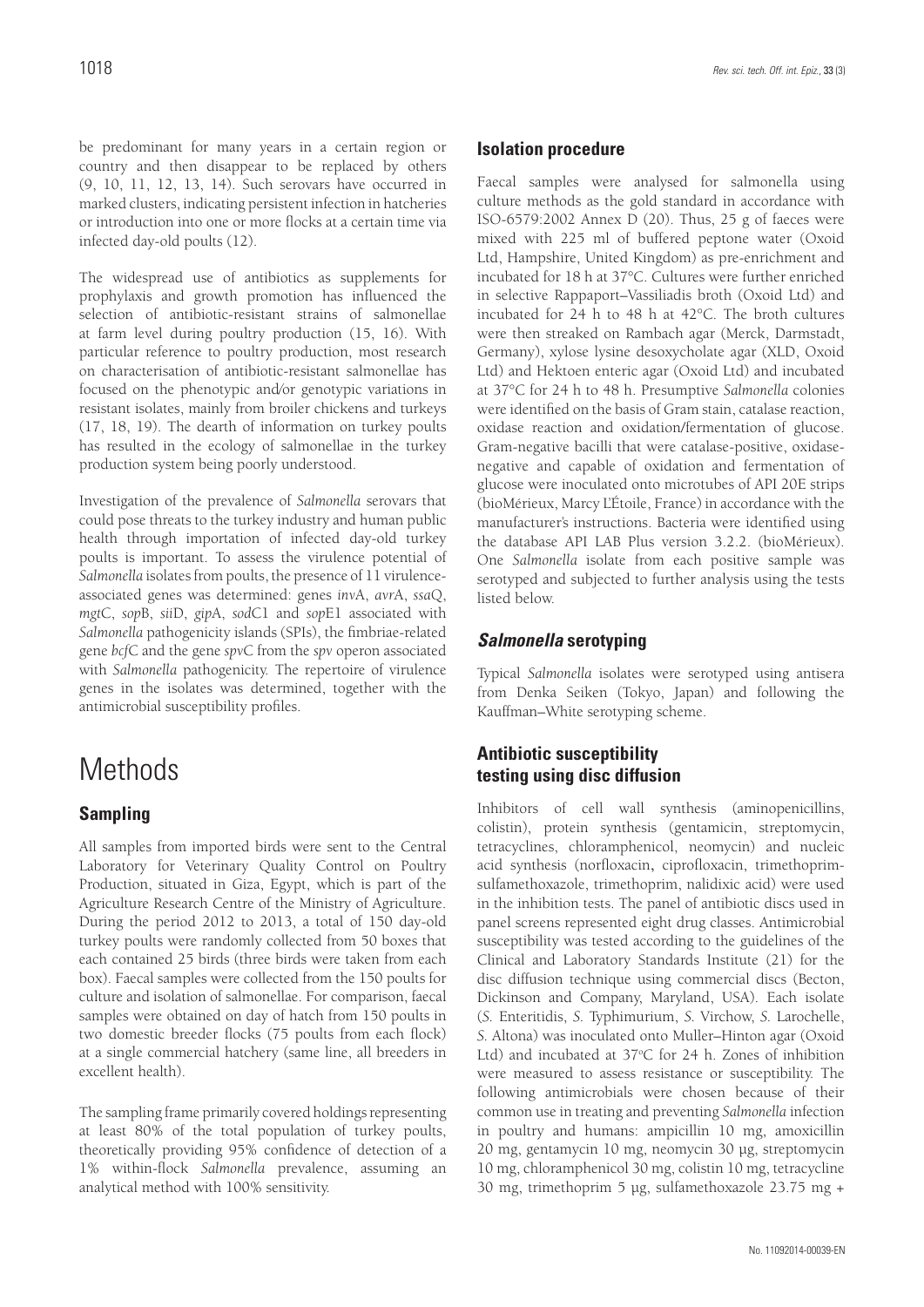trimethoprim 1.75 mg. In addition, resistance to three broad-spectrum quinolones was assessed: ciprofloxacin 5 µg, norfloxacin 5 µg and nalidixic acid 30 mg. Antibiotic discs were placed on the surface of the inoculated agar plates (six discs/plate) and incubated for 24 h to 48 h at 37°C. After incubation the diameter of the halos was measured. Multidrug resistance (MDR) was defined as resistance to two or more antibiotics belonging to different antibiotic classes (22, 23).

#### **Detection of virulence determinants**

Virulence genes were detected using polymerase chain reaction (PCR) amplification as described previously (23, 24, 25). Amplicon sizes, gene functions, primers and conditions are shown in Table I. Isolates were screened for the presence of 11 virulence genes associated with pathogenicity in *Salmonella*: *inv*A, *avr*A, *ssa*Q, *mgt*C, *sii*D, *sop*B, *gip*A, *sod*C1, *sop*E1, *spv*C and *bcf*C.

### **Results**

#### **Prevalence and serotyping of salmonellae**

The prevalence of salmonellosis in the imported poults was 4% (6/150) and serotyping of the isolated strains indicated that *S*. Enteritidis was the most prevalent (1.3%; 2/150), followed by Typhimurium, Virchow, Larochelle and a non-typeable strain at 0.7% (1/150) prevalence each. In contrast, the prevalence of salmonellae in the domestic poults was < 2% (2/150); the serovars of the isolated strains were Typhimurium and Altona, each with prevalence 1.3% (1/150).

#### **Distribution of resistance to individual antimicrobial agents**

In total, five serovars were detected among the seven typeable strains. Only two of the 14 antimicrobials (ciprofloxacin, colistin sulfate) were effective against all seven strains (Table II). The frequency of resistance to the rest of the antibiotics was variable, the resistance patterns showing great diversity. Overall, the five serovars were resistant to more than one antimicrobial: in descending order, *S.* Altona isolates showed resistance to six of the seven antimicrobial classes, *S*. Enteritidis isolates showed resistance to five classes (penicillins, fluoroquinolones, phenicols, sulfonamides, tetracyclines) and *S*. Typhimurium isolates showed resistance to four (aminoglycosides, fluoroquinolones, phenicols, tetracyclines). The Virchow and Larochelle isolates both showed resistance to aminoglycosides. The non-typeable strain isolated from imported poults was resistant to chloramphenicol, neomycin and tetracycline.

#### **Virulence genes**

All eight isolates (7 typeable, 1 non-typeable) were screened by PCR analysis for the presence or absence of the 11 investigated virulence genes (Table III). The genes *invA* and *sopB* (carried on SPIs) and *bcfC* (fimbria-related) were present in all the isolates (100%). In contrast, *gip*A (encoding a Peyer's patch-specific virulence factor, GipA) was completely absent. The gene *spv*C, carried on a virulence plasmid, was detected in Enteritidis and Typhimurium isolates from the imported turkey poults only. The gene *avrA*, located on SPI1, was present in the Enteritidis, Virchow and Larochelle isolates from imported poults and in the Altona isolate from domestic poults. The gene *mgt*C (carried on SPIs) was absent from the Typhimurium isolates from imported (1/6) and domestic (1/1) poults, whereas it was present in all the other serovars. In contrast, only the Enteritidis, Typhimurium and Larochelle isolates from imported poults tested positive for *sod*C1 (located on a bacteriophage).

Overall, six combinations of virulence genes were detected in the imported poults and two other combinations in the domestic poults (Table III). The isolates of *S*. Typhimurium showed two different virulence gene repertoires: the combination *inv*A, *sod*C1, *sop*B*, spv*C and *bcf*C in an imported strain and the combination *inv*A, *sop*B and *bcf*C in a domestic strain. Ten of the 11 virulence genes were associated with the isolates from imported poults, whereas in the Typhimurium and Altona isolates from domestic poults *sodC1*, *sopE1* and *spvC* were not detected.

#### **Association of antimicrobial resistance phenotype with virulence-associated genes**

The antimicrobial resistance patterns in the eight isolates in relation to the presence of the 11 virulence genes studied is shown in Table III. The two imported Enteritidis isolates, with identical virulence gene repertoires, showed different antibiotic resistance phenotypes: both were resistant to chloramphenicol, neomycin, nalidixic acid, tetracycline, trimethoprim and trimethoprim-sulfamethoxazole, but only one was resistant to ampicillin and norfloxacin.

### **Discussion**

As a zoonotic foodborne bacterium, *Salmonella* has reservoirs in various animals, including poultry, which are considered a reservoir for salmonellae and a potential cause of disease outbreaks in the human population. Turkeys are known to harbour this organism (26, 27) and among turkey production flocks in the European Union (EU) in the period 2005 to 2007 up to 1.5% were positive for *S*. Enteritidis or *S*. Typhimurium and in 2007 approximately 8% of the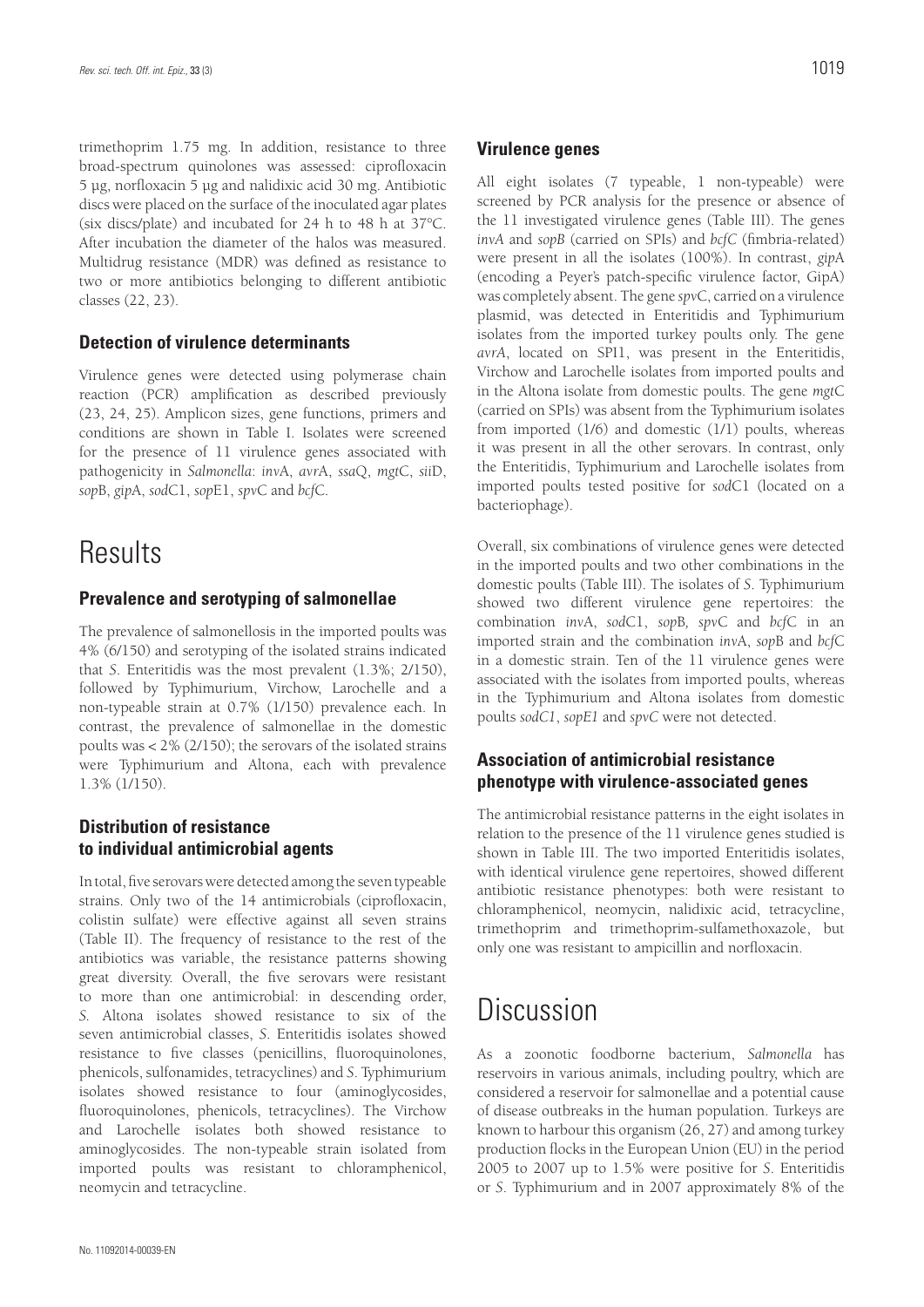| Ĭ<br>i                       |
|------------------------------|
|                              |
| $\sim$ 200 $\sim$ 200 $\sim$ |
|                              |
|                              |
|                              |
|                              |
|                              |
|                              |

| Gene designation                                                                                                | Location on SPI/Gene function                                                                                                           | Oligonucleotide sequences                                                                                                                           |               | PCR conditions <sup>(a)</sup> |                              | Product size | References         |
|-----------------------------------------------------------------------------------------------------------------|-----------------------------------------------------------------------------------------------------------------------------------------|-----------------------------------------------------------------------------------------------------------------------------------------------------|---------------|-------------------------------|------------------------------|--------------|--------------------|
|                                                                                                                 |                                                                                                                                         | $(5 - 3)$                                                                                                                                           | Denaturing    | Annealing                     | Extension                    | (bp)         |                    |
| invA                                                                                                            | Type III secretion system apparatus<br>SPI-1/Invasion of macrophages                                                                    | gtg aaa tta tog cca cgt tog ggc aa<br>tca tog cac cgt caa agg aac g                                                                                 | 94°C for 60 s | S<br>64°C for 30              | 72°C for 30 s (b)            | 284          | Salehi et al. (24) |
| avrA                                                                                                            | SPI-1/Controls Salmonella-induced<br>inflammation                                                                                       | aga aga gct tcg ttg aat gtc c<br>cct gta ttg ttg agc gtc tgg                                                                                        | 95°C for 30 s | 58°C for 30 s                 | 72°C for 30 s (b)            | 422          | Huehn et al. (25)  |
| Oess                                                                                                            | SPI-2/Secretion system apparatus protein,<br>component of second T3SS                                                                   | gaa tag cga atg aag agc gtc gtc c<br>cat cgt gtt atc ctc tgt cag c                                                                                  | 95°C for 30 s | 58°C for 30 s                 | 72°C for 30 s (b)            | 455          | Huehn et al. (25)  |
| mgtC                                                                                                            | SPI-4/Mg <sup>2+</sup> uptake                                                                                                           | tga cta tca atg ctc cag tga at<br>att tac tgg ccg cta tgc tgt tg                                                                                    | 95°C for 30 s | 58°C for 30 s                 | 72°C for 30 s <sup>to</sup>  | 677          | Huehn et al. (25)  |
| siiD (Spi4D)                                                                                                    | Type I secretion<br>$P-I-3$                                                                                                             | gaa tag aag aca aag cga tca tc<br>gct ttg ttc acg cct ttc atc                                                                                       | 95°C for 30 s | 58°C for 30 s                 | 72°C for 30 s <sup>(b)</sup> | 655          | Hauser et al. (23) |
| sopB                                                                                                            | that promotes macropinocytosis, regulates SCV<br>SPI-5/Inositol polyphosphate phosphatase<br>localisation, and promotes fluid secretion | tca gaa gRc gtc taa cca ctc<br>tac ogt cot cat goa cac to                                                                                           | 95°C for 30 s | 58°C for 30 s                 | 72°C for 30 s (b)            | 517          | Huehn et al. (25)  |
| gipA                                                                                                            | Gifsy-1 bacteriophage/Peyer's patch-specific<br>virulence factor                                                                        | ttg gaa atg gtg acg gta gac<br>acg act gag cag cgt gag                                                                                              | 95°C for 30 s | 58°C for 30 s                 | 72°C for 30 s (b)            | 518          | Huehn et al. (25)  |
| sodC1                                                                                                           | Gifsy-2 bacteriophage/Periplasmic Cu,<br>Zn-superoxide dismutases                                                                       | cgg gca gtg ttg aca aat aaag<br>tgt tgg aat tgt gga gtc                                                                                             | 95°C for 30 s | 58°C for 30 s                 | 72°C for 30 s <sup>tb)</sup> | 424          | Huehn et al. (25)  |
| sopE1                                                                                                           | Cryptic bacteriophage/Promotes membrane<br>ruffling and disrupts tight junctions                                                        | act cct tgc aca acc aaa tgc gga<br>tgt ctt ctg cat ttc gcc acc                                                                                      | 95°C for 30 s | 58°C for 30 s                 | 72°C for 30 s <sup>tb)</sup> | 422          | Huehn et al. (25)  |
| <b>Jvds</b>                                                                                                     | pSLT /A phosphothreonine lyase required<br>for complete virulence in murine models                                                      | acc aga gac att gcc ttc c<br>ttc tga tcg ccg cta ttc g                                                                                              | 95°C for 30 s | 58°C for 30 s                 | 72°C for 30 s <sup>th</sup>  | 467          | Huehn et al. (25)  |
| bcfC                                                                                                            | Chromosome/Bovine colonisation factor,<br>fimbrial usher                                                                                | acc aga gac att gcc ttc c<br>ttc tgc tcg ccg cta ttc g                                                                                              | 95°C for 30 s | 53°C for 30 s                 | 72°C for 30 s <sup>tb)</sup> | 467          | Huehn et al. (25)  |
| a) PCR for 35 cycles<br>b) After 30 cycles, final extens<br>PCR: polymerase chain reaction<br>PCR for 35 cycles | After 30 cycles, final extension step of 4 min at 72°C                                                                                  | pSLT. S <i>almonella</i> Typhimurium virulence plasmid<br>SCV. <i>Salmonella</i> -containing vacuole<br>SPI: <i>Salmonella</i> pathogenicity island |               |                               |                              |              |                    |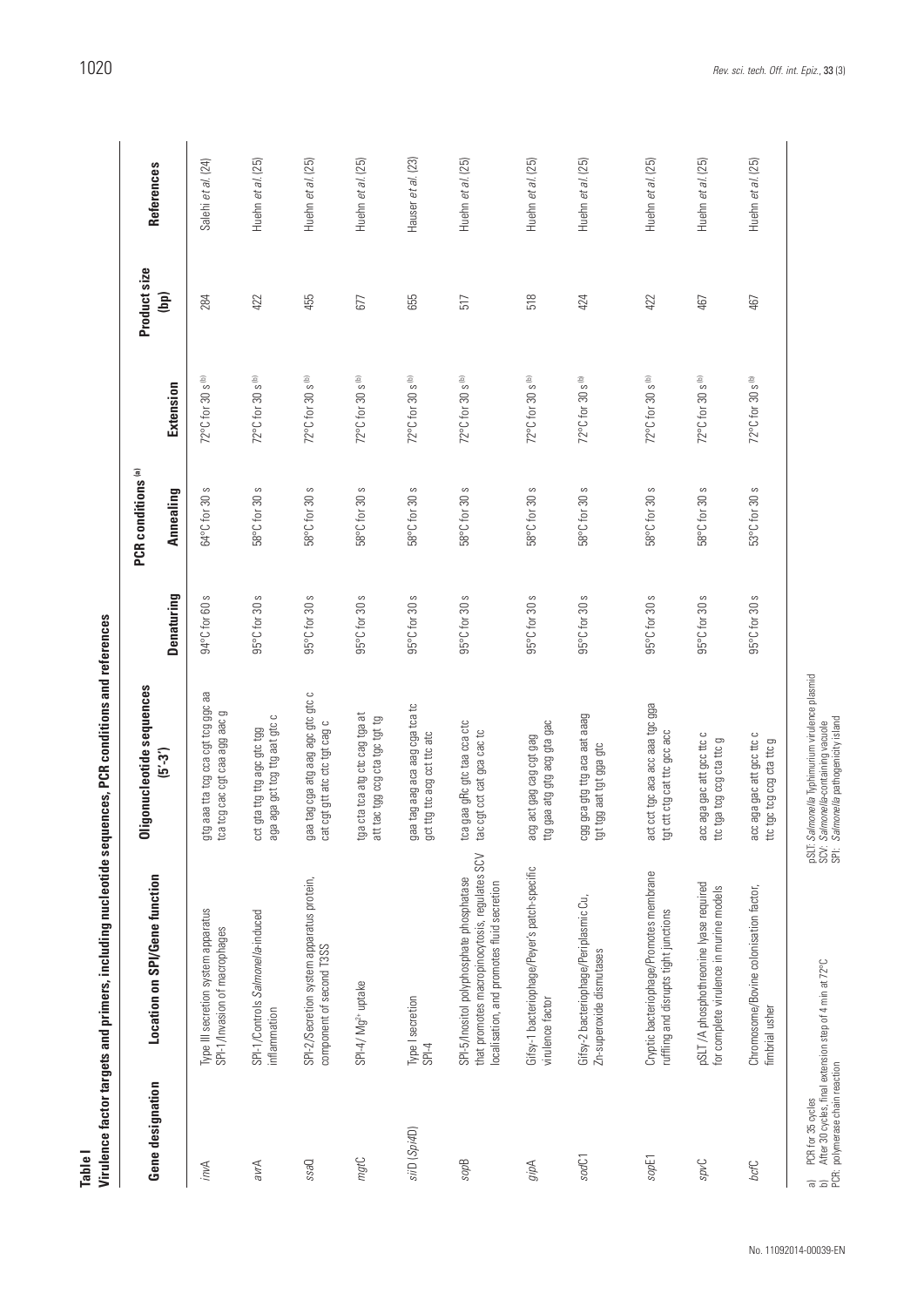**Distribution of resistance to antimicrobial agents among five** *Salmonella enterica* **serovars isolated from turkey poults in Egypt** Salmonellae were isolated from eight of 150 faecal samples. In one case, the strain could not be serotyped and only the seven typed isolates have been considered here

|                               | <b>Distribution of resistance to antimicrobials</b> |                         |                        |                    |                     |
|-------------------------------|-----------------------------------------------------|-------------------------|------------------------|--------------------|---------------------|
| <b>Antimicrobials</b>         | S. Enteritidis<br>(2/7)                             | S. Typhimurium<br>(2/7) | S. Larochelle<br>(1/7) | S. Altona<br>(1/7) | S. Virchow<br>(1/7) |
| <b>Penicillins</b>            |                                                     |                         |                        |                    |                     |
| Ampicillin                    | 1/2                                                 | 0/2                     | 0/1                    | 1/1                | 0/1                 |
| Amoxicillin                   | 0/2                                                 | 0/2                     | 0/1                    | 1/1                | 0/1                 |
| Aminoglycosides               |                                                     |                         |                        |                    |                     |
| Gentamicin                    | 0/2                                                 | 0/2                     | 0/1                    | 1/1                | 0/1                 |
| Neomycin                      | 0/2                                                 | 1/2                     | 1/1                    | 1/1                | 0/1                 |
| Streptomycin                  | 0/2                                                 | 0/2                     | 1/1                    | 1/1                | 1/1                 |
| <b>Fluoroquinolones</b>       |                                                     |                         |                        |                    |                     |
| Ciprofloxacin                 | 0/2                                                 | 0/2                     | 0/1                    | 0/1                | 0/1                 |
| Nalidixic acid                | 2/2                                                 | 1/2                     | 1/1                    | 1/1                | 0/1                 |
| Norfloxacin                   | 1/2                                                 | 0/2                     | 0/1                    | 1/1                | 0/1                 |
| <b>Phenicols</b>              |                                                     |                         |                        |                    |                     |
| Chloramphenicol               | 2/2                                                 | 2/2                     | 0/1                    | 1/1                | 1/1                 |
| Polymyxin                     |                                                     |                         |                        |                    |                     |
| Colistin sulfate              | 0/2                                                 | 0/2                     | 0/1                    | 0/1                | 0/1                 |
| <b>Tetracyclines</b>          |                                                     |                         |                        |                    |                     |
| Tetracycline                  | 2/2                                                 | 1/2                     | 0/1                    | 1/1                | 0/1                 |
| <b>Sulfonamides</b>           |                                                     |                         |                        |                    |                     |
| Trimethoprim                  | 2/2                                                 | 0/2                     | 0/1                    | 1/1                | 0/1                 |
| Trimethoprim-sulfamethoxazole | 2/2                                                 | 0/2                     | 0/1                    | 0/1                | 0/1                 |

EU turkey fattening flocks tested positive for salmonellae (28). The bacteria can be introduced into a turkey site potentially at all stages in the production pyramid and can be transmitted both vertically and horizontally (14). Turkey breeding flocks and hatcheries are critical sources of salmonellae, and it has been reported that flocks may remain infected with this organism throughout the growing period (29). Some of these *Salmonella* species are commonly implicated in human and animal disease, but emerging strains are also gaining recognition. The annual list from the Centers for Disease Control and Prevention now includes exotic strain types not previously recognised (30).

Comparisons of the present study with others should be made with caution because of differences in monitoring schemes, study design, laboratory methods and reporting. It is clear from published reports and from the recent EU baseline survey for salmonellae in turkeys (31) that certain serovars are widely distributed and likely to reflect

the international trade in breeding turkeys, day-old poults and contaminated feed ingredients. Newly hatched pullets are more susceptible to colonisation of the gastrointestinal tract by salmonellae during their first few days, through vertical transmission from infected parents or through horizontal transmission at the hatcheries during feeding, handling and transportation (1). It has been noted that *S. enterica* subsp. *enterica* serovars and their antibiotic resistance patterns are affected by the age of the birds (32).

The isolation of salmonellae in this study suggests that turkeys may act as a reservoir for these strains, which can be transferred to humans. Isolates from turkeys have been reported as having high levels of antimicrobial resistance (10, 33) and as being more frequently resistant than isolates from other livestock species (10, 34). The global increase in resistance to tetracycline and streptomycin has been observed in salmonellae of animal origin (18); this is not surprising as these two antibiotics are among those most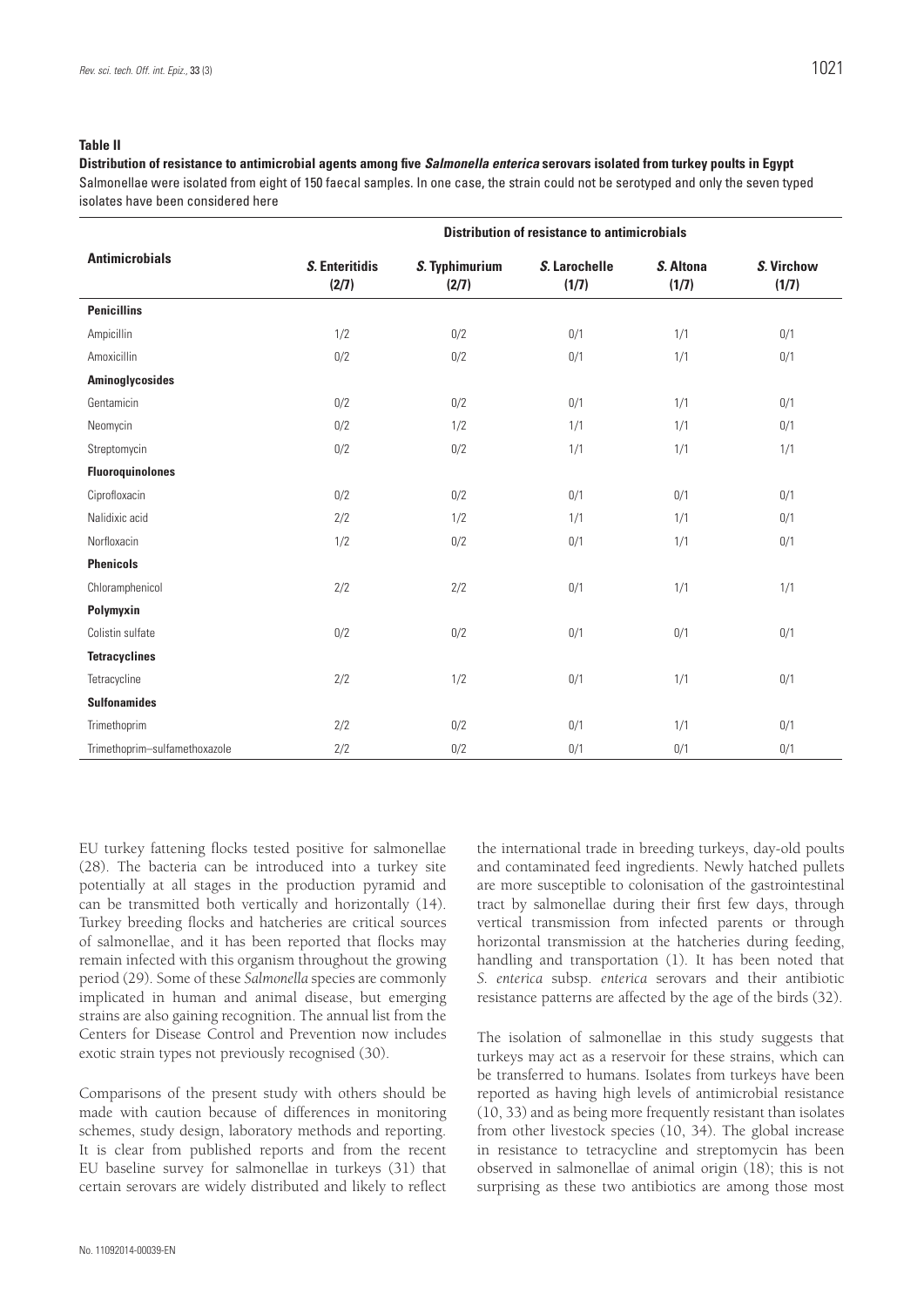#### **Table III**

#### **Distribution of virulence gene combinations and antibiotic resistance phenotypes in** *Salmonella enterica* **serovars isolated from imported and domestic turkey poults in Egypt**

Bold indicates consistent occurrence of genes

| <b>Serovar</b>                                                                                                      | <b>Origin</b> | <b>Virulence gene combinations</b>                                                                                                   | <b>Antibiotic resistance</b>                    |
|---------------------------------------------------------------------------------------------------------------------|---------------|--------------------------------------------------------------------------------------------------------------------------------------|-------------------------------------------------|
| Enteritidis                                                                                                         | Imported      | invA, avrA, mgtC, ssaQ, sodC1, sopB, spvC, bcfC                                                                                      | Chl, Neo, Na, Tet, Tri, Sxt                     |
| Enteritidis                                                                                                         | Imported      | $invA$ , avr $A$ , mqt $C$ , ssa $Q$ , sod $C1$ , sop $B$ , spv $C$ , bcf $C$                                                        | Amp, Chl, Na, Neo, Nor, Tet, Tri, Sxt           |
| Typhimurium                                                                                                         | Imported      | $invA$ , sod $C1$ , sop $B$ , spv $C$ , bcf $C$                                                                                      | Chl                                             |
| Virchow                                                                                                             | Imported      | <i>invA</i> , avrA, ssaQ, mgtC, sopB, bcfC                                                                                           | Chl, Str                                        |
| Larochelle                                                                                                          | Imported      | <i>invA</i> , avrA, mgtC, sodC1, sopE1, <b>sopB, bcfC</b>                                                                            | Na, Neo, Str                                    |
| Non-typeable                                                                                                        | Imported      | $invA$ , ssaQ, mgt $C$ , siiD, sop $B$ , bcf $C$                                                                                     | Chl, Neo, Nor                                   |
| Typhimurium                                                                                                         | Domestic      | invA, sopB, bcfC                                                                                                                     | Chl, Na, Neo, Tet                               |
| Altona                                                                                                              | Domestic      | invA, avrA, ssaQ, mgtC, siiD, sopB, bcfC                                                                                             | Amo, Amp, Chl, Gen, Na, Neo, Nor, Str, Tet, Tri |
| Amo:<br>amoxicillin<br>ampicillin<br>Amp:<br>ChI:<br>chloramphenicol<br>Gen:<br>gentamicin<br>Na:<br>nalidixic acid |               | Nor:<br>norfloxacin<br>Str:<br>streptomycin<br>Sxt:<br>trimethoprim-sulfamethoxazole<br>Tet:<br>tetracycline<br>Tri:<br>trimethoprim |                                                 |

Gen: gentamicin Na: nalidixic acid

Neo: neomycin

commonly used in production of food animals worldwide (35). Both antibiotics have been approved for use in turkey production in the USA (36), but their widespread use at farm level has been linked to the development of resistance (15). Several studies have reported that the resistance pattern for streptomycin is associated with that for tetracycline (15, 19). A similar observation was made in the present study, where one of the *S*. Typhimurium isolates showing resistance to streptomycin was also resistant to tetracycline, and co-resistance to these two antimicrobials was observed in *S*. Altona.

*Salmonella* strains of turkey origin are also often resistant to a variety of antimicrobials approved for use in poultry; these include tetracycline, chloramphenicol and aminoglycosides (9). Although resistance to ciprofloxacin, as observed by Logue *et al.* (13), was not found in any of the turkey isolates in the present study, resistance to chloramphenicol and nalidixic acid was detected. Some serovars, such as *S*. Typhimurium and *S*. Virchow, do not show resistance to nalidixic acid even though they may have been subjected to the same selective pressure (14, 15). Nevertheless, the relatively common resistance of turkey isolates to nalidixic acid (14, 19) is considered alarming, as fluoroquinolones are used for the treatment of invasive salmonellosis (15, 37). The increasing occurrence of quinolone resistance in isolates from food animal sources has been reported as a matter of concern (38).

The occurrence and proliferation of antibiotic-resistant salmonellae in turkey poults may be the consequence of the practice of dipping hatching eggs in solutions containing antimicrobial agents (38, 39, 40) and/or the routine inoculation of day-old poults with antibiotics (39, 40, 41). In the present study, all the serovars showed total susceptibility to ciprofloxacin and colistin sulfate, which are widely used in other animal production environments for growth promotion and the treatment and prevention of disease, and were included in the World Organisation for Animal Health List of Antimicrobials of Veterinary Importance at its 75th General Session in May 2007 (Resolution No. XXVIII) (42). They are also listed and categorised as critically important antimicrobials used in human medicine (43).

In the present investigation, ten well-recognised virulence genes with implications for human health (*avr*A, *ssa*Q, *mgt*C, *sii*D, *sop*B, *gip*A, *sod*C1, *sop*E1, *spv*C, *bcf*C) were screened by PCR assay, based on previous studies in Europe, the USA, Mexico, Africa and Asia (3, 25). These virulence determinants have been shown to be widely distributed among isolates of salmonellae recovered from animals, birds and humans, but with some diversity (3, 25). The diversity in distribution could be explained by serovar specificity of virulence plasmids, such that not all plasmidbearing serovars contain the virulence plasmids (44).

An important virulence factor located on a plasmid previously shown to be common among predominant non-typhoidal serovars of *Salmonella* spp. is the *spv* operon (45, 46), which contains five genes (*spvRABCD*). Gebreyes *et al.* (47) found that one of the most important genes in this operon, *spvA*, is associated with MDR and the present findings support the hypothesis that occurrence of virulence factor *spvA* within a strain exhibiting specific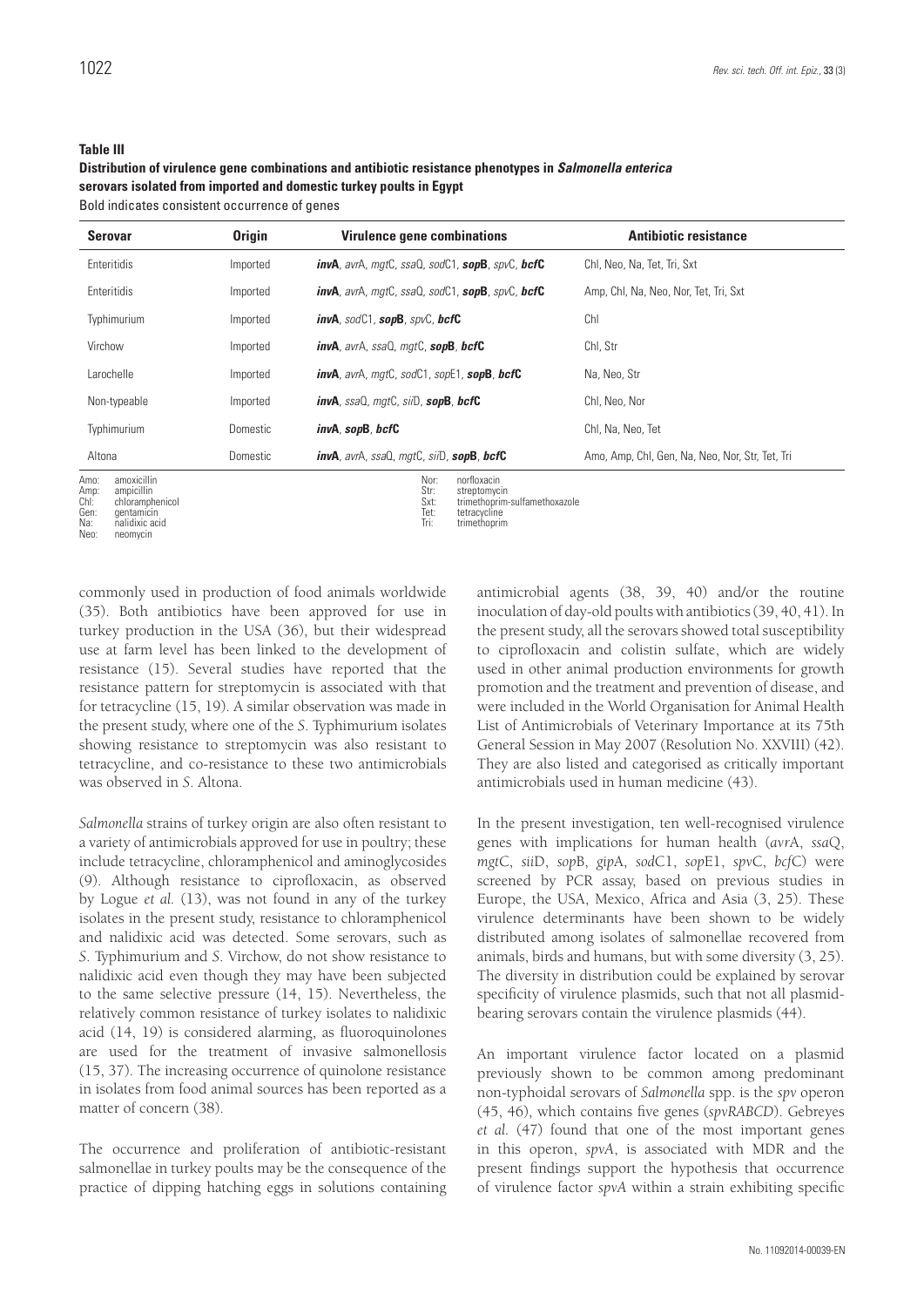MDR phenotypes may make strains clinically more relevant (46, 47, 48, 49, 50). Carriage of *spv*A among MDR strains may increase the propensity of such strains to be of major veterinary relevance; this is a potential public health concern because transfer of this plasmid to susceptible isolates could render them more virulent and resistant to multiple antimicrobial agents.

It has been estimated that approximately 90% of all antimicrobial agents used for food animal production are administered at sub-therapeutic levels, as prophylactics or for growth promotion (51).

A limitation of the present study is that the number of isolates of each *Salmonella* serovar was very small. Thus, the study should be viewed as a first, exploratory step to identify serovars of salmonellae harboured by imported turkey poults, an issue of great public health significance.

### *Salmonella enterica* **chez des dindonneaux d'un jour importés et autochtones en Égypte : inventaire des gènes de virulence et de leurs profils d'antibiorésistance**

K.M. Osman, S.H. Marouf, A.M. Erfan & N. AlAtfeehy

#### **Résumé**

La mondialisation et les échanges internationaux facilitent la propagation rapide et la transmission d'agents pathogènes d'origine alimentaire. Les auteurs présentent les résultats d'une étude réalisée en vue d'identifier les sérovars des salmonelles isolées à partir de dindonneaux d'un jour importés et autochtones et d'y déterminer la distribution de 11 gènes de virulence (*inv*A, *avr*A, *ssa*Q, *mgt*C, *sii*D, *sop*B, *gip*A, *sod*C1, *sop*E1, *spv*C, *bcf*C) ainsi que leurs profils de résistance aux antibiotiques. Le taux de prévalence des salmonelles chez les dindonneaux importés s'élevait à 4 % (6/150) : le sérovar *S*. Enteritidis, isolé deux fois, était le plus fréquent (prévalence de 1,3 %), suivi des sérovars Typhimurium, Virchow, Larochelle et d'une souche qu'il n'a pas été possible de caractériser, qui ont été isolés une fois chacun (prévalence de 0,7 %). Chez les dindonneaux autochtones, la prévalence était inférieure à 2 % (2/150) ; les deux sérovars isolés correspondaient aux sérovars Typhimurium et Altona (prévalence de 1,3 % chacun). Les gènes *inv*A*, sop*B et *bcf*C ont été détectés par amplification en chaîne par polymérase (PCR) dans les isolats des sérovars Enteritidis, Typhimurium, Virchow, Larochelle, Altona et dans la souche restée non caractérisée (100 %) ; le gène *gip*A n'a été retrouvé dans aucun isolat. La présence des gènes *inv*A*, sop*B et *bcf*C portés par les isolats des sérovars Enteritidis, Typhimurium, Virchow, Larochelle, Altona et par la souche restée non caractérisée a été associée à une structure de résistance à trois antibiotiques : la streptomycine, l'acide nalidixique et le chloramphénicol. La détection de *Salmonella* sérovars Enteritidis, Typhimurium, Virchow, Larochelle et Altona chez des dindonneaux a des conséquences importantes car ces sérovars sont une cause importante de toxi-infections alimentaires et de fièvres entériques chez l'homme.

#### **Mots-clés**

Dindonneau – Gènes de virulence – Résistance aux antibiotiques – *Salmonella* Enteritidis – *Salmonella* Typhimurium – *Salmonella* Virchow.

m.

 $\mathcal{L}_{\mathcal{A}}$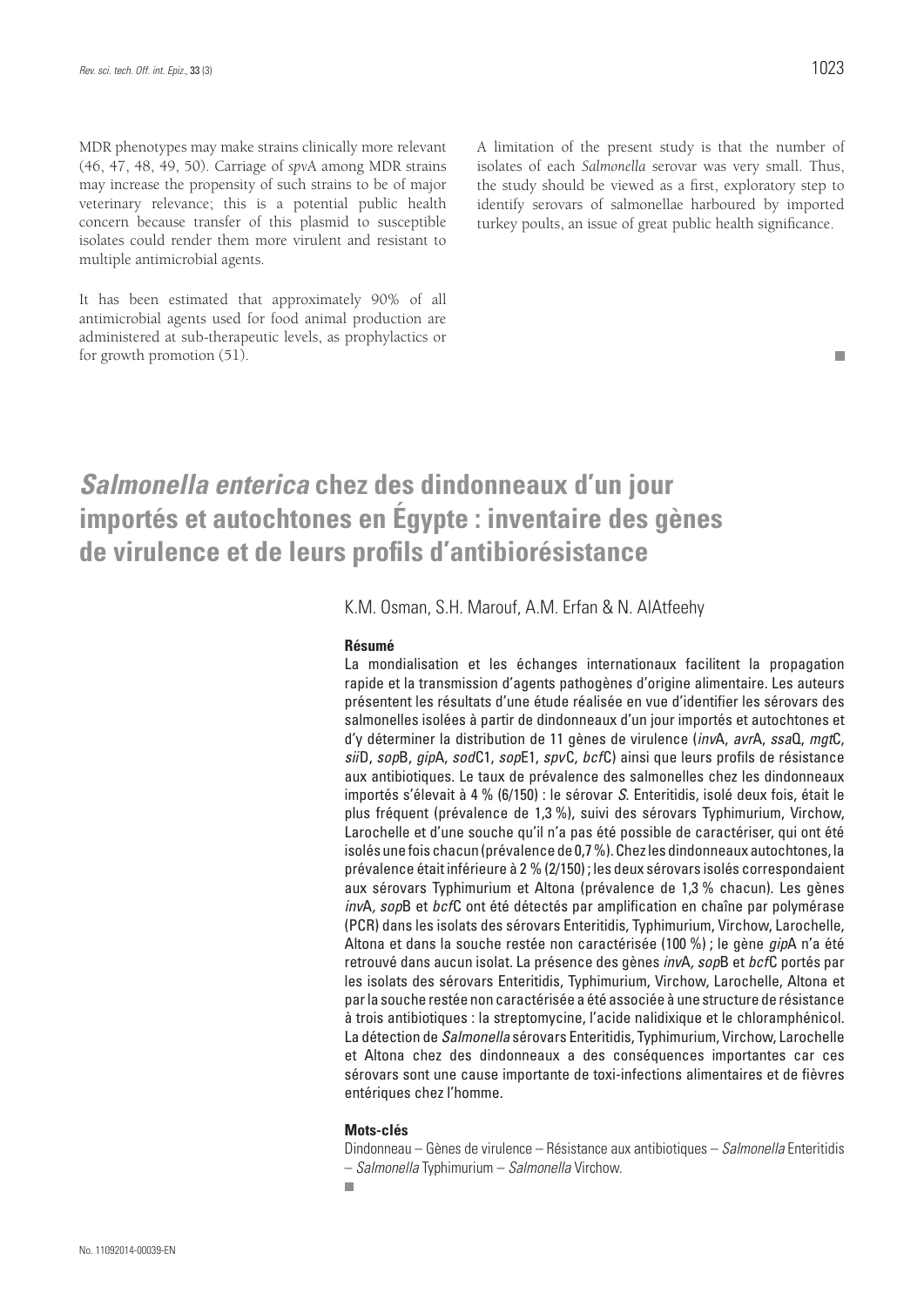### *Salmonella enterica* **en pavipollos importados y nacionales de un día de edad en Egipto: repertorio de genes de virulencia y perfiles de resistencia a los antimicrobianos**

K.M. Osman, S.H. Marouf, A.M. Erfan & N. AlAtfeehy

#### **Resumen**

La mundialización y el comercio internacional facilitan la rápida propagación y transmisión de patógenos alimentarios. Los autores describen un estudio realizado en Egipto para determinar los serovares, la distribución de los genes de virulencia (*inv*A, *avr*A, *ssa*Q, *mgt*C, *sii*D, *sop*B, *gip*A, *sod*C1, *sop*E1, *spv*C, *bcf*C) y el perfil de antibiorresistencia de salmonelas aisladas a partir de pavipollos domésticos e importados de un día de edad. La prevalencia de salmonelas en los pavipollos importados era del 4% (6/150): el serovar aislado con mayor frecuencia era *S*. Enteritidis (1,3%; 2/150), seguido de Typhimurium, Virchow, Larochelle y una cepa no tipificable, cada uno con una prevalencia del 0,7% (1/150). En los pavipollos nacionales, la prevalencia de salmonelas era inferior al 2% (2/150), y la tipificación arrojó una prevalencia del 1,3% (1/150) de Typhimurium y Altona. Mediante análisis sistemáticos por reacción en cadena de la polimerasa se detectaron los genes *invA, sop*B y *bcf*C en todos los microorganismos aislados pertenecientes a Enteritidis, Typhimurium, Virchow, Larochelle y Altona, así como en las cepas no tipificables (100%). El gen *gip*A estaba ausente de todos ellos. La condición de portadores de *inv*A*, sop*B y *bcf*C que exhiben Enteritidis, Typhimurium, Virchow, Larochelle, Altona y las cepas no tipificables viene asociada a un patrón básico de resistencia a tres antibióticos: estreptomicina, ácido nalidíxico y cloranfenicol. La detección de *S.* Enteritidis, Typhimurium, Virchow, Larochelle, y Altona en pavipollos tiene importantes repercusiones, porque estos serovares son una causa importante de enfermedades de transmisión alimentaria y fiebre entérica en el ser humano.

#### **Palabras clave**

Antibiorresistencia – Genes de virulencia – Pavipollos – *Salmonella* Enteritidis – *Salmonella* Typhimurium – *Salmonella* Virchow. ш

### References

- 1. Foley S.L., Nayak R., Hanning I.B., Johnson T.J., Han J. & Ricke S.C. (2011). – Population dynamics of *Salmonella enterica* serotypes in commercial egg and poultry production. *Appl. environ. Microbiol*., **77**, 4273–4279.
- 2. Scallan E., Griffin P.M., Anguolo F.J., Tauxe R.V., Widdowson M.A., Roy S.L., Jones J.L. & Griffin P.M. (2011). – Foodborne illness acquired in the United States: major pathogens. *Emerg. infect. Dis*., **17**, 7–15.
- 3. Hendriksen R. (2010). Global epidemiology of non-typhoidal *Salmonella* infections in humans. PhD Thesis, January 2010, National Food Institute, Technical University of Denmark, Copenhagen.
- 4. Greig J.D. & Ravel A. (2009). Analysis of foodborne outbreak data reported internationally for source attribution. *Int. J. Food Microbiol*., **130**, 77–87.
- 5. Guo C., Hoekstra R.M., Schroeder C.M., Pires S.M., Ong K.L., Hartnett E., Naugle A., Harman J., Bennett P., Cieslak P., Scallan E., Rose B., Holt K.G., Kissler B., Mbandi E., Roodsari R., Angulo F.J. & Cole D. (2011). -Application of Bayesian techniques to model the burden of human salmonellosis attributable to US food commodities at the point of processing: adaptation of a Danish model. *Foodborne Path. Dis*., **8**, 509–516.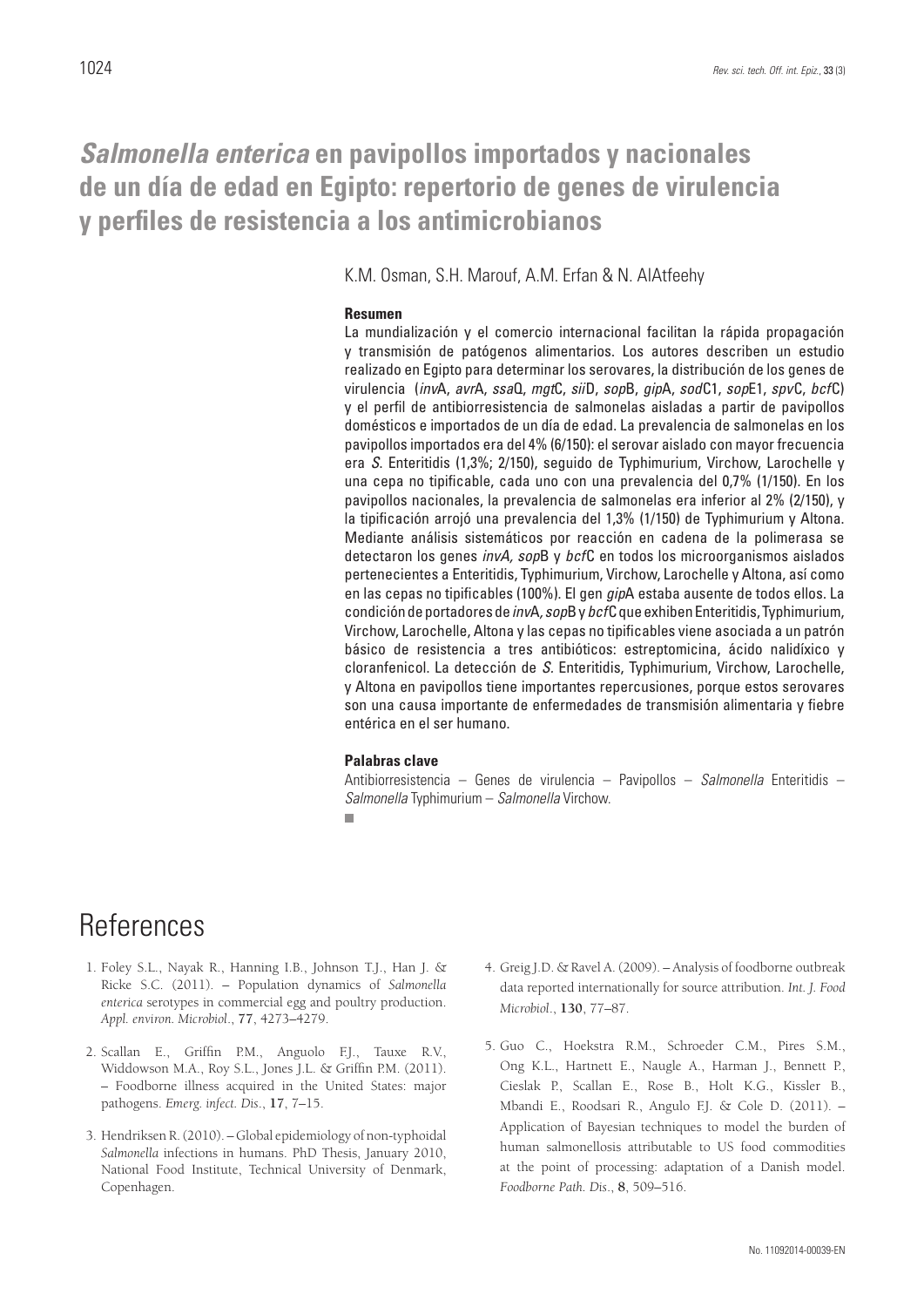- 6. Hoelzer K., Moreno S.A.I. & Wiedmann M. (2011). Animal contact as a source of non-typhoidal salmonellosis. *Vet. Res.*, **42**, 34.
- 7. Centers for Disease Control and Prevention (CDC) (2012). – Risk of human *Salmonella* infections from live baby poultry. National Center for Emerging and Zoonotic Infectious Diseases, Division of Foodborne, Waterborne, and Environmental Diseases. Available at: www.cdc.gov/features/ salmonellababybirds/ (accessed on 23 May 2012).
- 8. Centers for Disease Control and Prevention (CDC) (2012). Multistate outbreak of human *Salmonella* infections linked to live poultry. CDC website. Posted on 7 June 2012.
- 9. Poppe C., Kolar J.J., Demczuk W.H.B. & Harris J.E. (1995). Drug resistance and biochemical characteristics of *Salmonella*  from Turkeys. *Can. J. vet. Res.*, **59**, 241–248.
- 10. Schroeter A., Rabsch W. & Helmuth R. (1998). The current situation on *Salmonella* in turkeys. *In* Proc. 1st International Symposium on Turkey Diseases, 19–21 February, Berlin. Institute of Poultry Diseases, Berlin, 170–177.
- 11. Hafez H.M. & Jodas S. (2000). *Salmonella* infections in turkeys. *In Salmonella* in domestic animals, 1st Ed. (C. Wray & A. Wray, eds). CABI Publishing, Wallingford, United Kingdom, 133–155.
- 12. Pedersen K., Hansen H.C., Jorgensen J.C. & Borck B. (2002). – Serovars of *Salmonella* isolated from Danish turkeys between 1995 and 2000 and their antimicrobial resistance. *Vet. Rec.*, **150**, 471–474.
- 13. Logue C.M., Sherwood J.S., Olah P.A., Elijah L.M. & Dockter M.R. (2003). – The incidence of antimicrobialresistant *Salmonella* spp. on freshly processed poultry from US midwestern processing plants. *J. appl. Microbiol.*, **94**, 16–24.
- 14. Papadopoulou C., Davies R.H., Carrique-Mas J.J. & Evans S.J. (2009). – *Salmonella* serovars and their antimicrobial resistance in British turkey flocks in 1995 to 2006. *Avian Pathol*., **38**, 349–357.
- 15. Antunes C., Reu C., Sousa J.C., Peixe L. & Pestana N. (2003). – Incidence of *Salmonella* from poultry products and their susceptibility to antimicrobial agents*. Int. J. Food Microbiol*., **82***,* 97*–*103*.*
- 16. De Oliveira D.S., Flores F.S., dos Santos L.R. & Brandelli A. (2005). – Antimicrobial resistance in *Salmonella enteritidis* strains isolated from broiler carcasses, food, human and poultry-related samples*. Int. J. Food Microbiol*., **97***,* 297*–*305*.*
- 17. Nayak R., Stewart T., Wang R.F., Lin J., Cerniglia C.E. & Kenney P.B. (2004). – Genetic diversity and virulence gene determinants of antibiotic-resistant *Salmonella* isolated from pre-harvest turkey production sources. *Int. J. Food Microbiol*., **91**, 51–62.
- 18. Nde C.W. & Logue C.M. (2008). Characterization of antimicrobial susceptibility and virulence genes of *Salmonella* serovars collected at a commercial turkey processing plant. *J. appl. Microbiol.*, **104**, 215–223.
- 19. Iseri O. & Erol I. (2010). Incidence and antibiotic resistance of *Salmonella* spp. in ground turkey meat. *Br. Poult. Sci*., **51**, 60–66.
- 20. International Organization for Standardization (ISO) (2007). ISO 6579:2002/Amd1:2007 Annex D: Detection of *Salmonella*  spp. in animal faeces and in environmental samples from the primary production stage. ISO, Geneva.
- 21. Clinical and Laboratory Standards Institute (CLSI) (2008). Performance standards for antimicrobial susceptibility testing: 9th informational supplement. CLSI, Wayne, Pennsylvania.
- 22. Hoelzer K., Soyer Y., Rodríguez-Rivera L.D., Cummings K.J., McDonough P.L., Schoonmaker-Bopp G.J., Root T.P., Dumas N.B., Warnick L.D., Gröhn Y.T., Wiedmann M., Baker K.N.K., Besser T.E., Hancock D.D. & Davis M.A. (2010). – The prevalence of multidrug resistance is higher among bovine than human *Salmonella enterica* serotype Newport, Typhimurium, and 4,5,12:i:- isolates in the United States but differs by serotype and geographic region. *Appl. environ. Microbiol*., **76**, 5947–5959.
- 23. Hauser E., Hebner F., Tietze E., Helmuth R., Junker E., Prager R., Schroeter A., Rabsch W., Fruth A. & Malorny B. (2011). – Diversity of *Salmonella enterica* serovar Derby isolated from pig, pork and humans in Germany. *Int. J. Food Microbiol*., **151**, 141–149.
- 24. Salehi T.Z., Mahzounieh M. & Saeedzadeh A. (2005). Detection of *Inv*A gene in isolated *Salmonella* from broilers by PCR method. *Int. J. Poult. Sci*., **4**, 557–559.
- 25. Huehn S., La Ragione R.M., Anjum M., Saunders M., Woodward M.J., Bunge C., Helmuth R., Hauser E., Guerra B., Beutlich J., Brisabois A., Peters T., Svensson L., Madajczak G., Litrup E., Imre A., Herrera-León S., Mevius D., Newell D.G. & Malorny B. (2010). – Virulotyping and antimicrobial resistance typing of *Salmonella enterica* serovars relevant to human health in Europe. *Foodborne Path. Dis*., **7**, 523–535.
- 26. Rahimi S., Grimes J.L., Fletcher O., Oviedo E. & Sheldon B.W. (2009). – Effect of a direct-fed microbial (Primalac) on structure and ultrastructure of small intestine in turkey poults. *Poult. Sci*., **88**, 491–503.
- 27. Pui C.F., Wong W.C., Chai L.C., Tunung R., Jeyaletchumi P., Noor Hidayah M.S., Ubong A., Farinazleen M.G., Cheah Y.K. & Son R. (2011). – *Salmonella*: a foodborne pathogen. *Int. Food Res. J*., **18**, 465–473.
- 28. European Food Safety Authority (EFSA) (2009). The Community summary report on trends and sources of zoonoses, zoonotic agents, antimicrobial resistance and foodborne outbreaks in the European Union in 2007. Available at: www.efsa.europa.eu/cs/BlobServer/Report/2007\_Zoonoses\_ Community\_Summary\_Report,0.pdf?ssbinary=true (accessed on 3 February 2009).
- 29. Cox N.A., Stern N.J., Craven S.E., Berrang M.E. & Musgrove M.T. (2000). – Prevalence of *Campylobacter* and Salmonella in the cecal droppings of turkeys during production. *J. appl. Poult. Res*., **9**, 542–545.